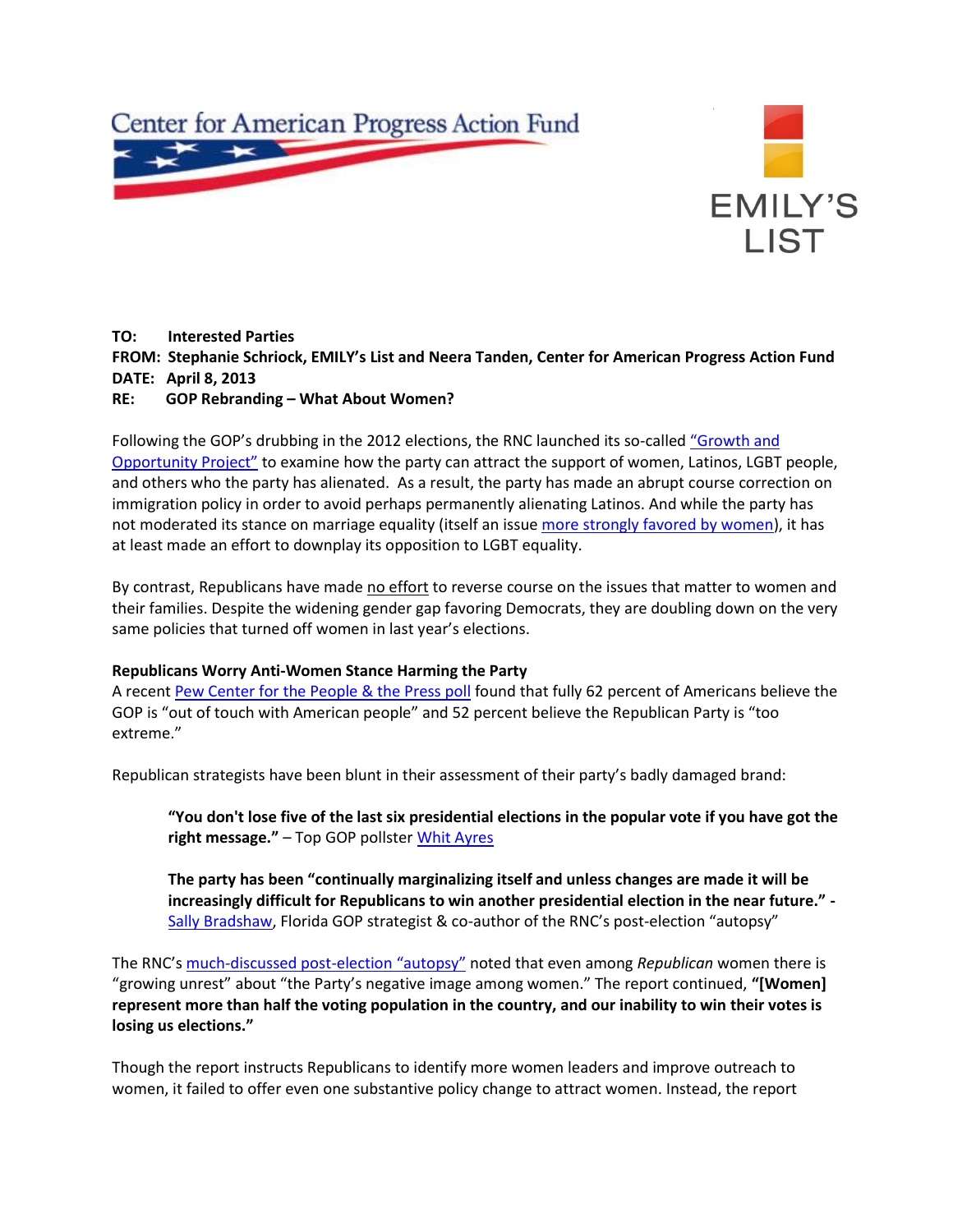merely offered up new messaging and communications strategies meant to gloss over the party's extreme views on issues important to women.

#### **GOP Policy Agenda Driving Low Standing Among Women**

While Republican strategists and party grandees suggested that the GOP needed a major overhaul regarding its effort to attract women, little effort appears to have been made. Republicans sputtered in their early post-election attempts to appeal to women. After debuting an all-male committee chair lineup in the U.S. House, they hastily appointed Rep. Candice Miller (MI) to head the House Administration Committee, the ["committee that oversees the chamber's housekeeping."](http://go.bloomberg.com/political-capital/2012-11-30/houses-chairwoman-charwoman/) They were also forced to offer a seminar at the official House GOP retreat shockingly [explaining why they should stop](http://thinkprogress.org/justice/2013/01/18/1466241/republicans-told-to-shut-up-about-rape-at-house-gop-retreat/)  [making offensive comments about rape.](http://thinkprogress.org/justice/2013/01/18/1466241/republicans-told-to-shut-up-about-rape-at-house-gop-retreat/)

Their party leaders and cadres continue to double down on an agenda that attacks women and their families:

- **Unprecedented GOP Assault on Women's Rights at the State Level:** Republican-controlled states are engaged in a race to the bottom on women's health. North Dakota, Arkansas, and other states are pursuing unconstitutional abortion bans. Those states and others, including Virginia, Alabama, Texas, and Indiana, want to regulate abortion providers out of existence through the use of so-called TRAP laws. Still others, like Arizona, are once again seeking to defund Planned Parenthood. Even proposals for now-infamous forced transvaginal probes reappeared this year in Michigan and Indiana.
- **160 Republicans Vote Against Violence Against Women Act:** After blocking the reauthorization of this vital law during the last Congress, 22 Senate Republicans (all of whom were men) and 138 House Republicans, voted against final passage of the law's reauthorization in February.
- **Extreme Budgets:** The EMILY's List Women's Monitor research project conducted in early 2012 showed that women voters were overwhelmingly less likely to vote Republican once they learned about policies in the House Republican budget authored by Rep. Paul Ryan (WI). Yet, this year, House Republicans offered an even more extreme version of their plan. Among other things, it repeals Obamacare, defunds Planned Parenthood and the Title X health care program, and slashes funding for programs that disproportionately benefit women and children. On the Senate side, Republicans offered no shortage of budget amendments attacking women's health and rights, including [yet another attempt](http://www.senate.gov/legislative/LIS/roll_call_lists/roll_call_vote_cfm.cfm?congress=113&session=1&vote=00055) that could have put women's bosses in their bedrooms by allowing employers to decide whether women receive contraception coverage. .

## **The Women's Vote in the 2012 Election**

The women's vote was a decisive factor in the 2012 elections. Women made up more than half of the electorate (53 percent) and 55 percent of us delivered our votes to President Obama. In fact, nearly onethird of all voters were women who voted for President Obama. 2012 saw a near-record gender gap of 18 points – with the gap growing wider than 2008 among black, white, and Hispanic women. The gap among unmarried women was even wider – an astounding 36 points.

While economic issues like building an economy that works for everyone, pay equity, tax fairness, and the Republican plan to end the Medicare guarantee were at the forefront, the GOP's extreme, anti